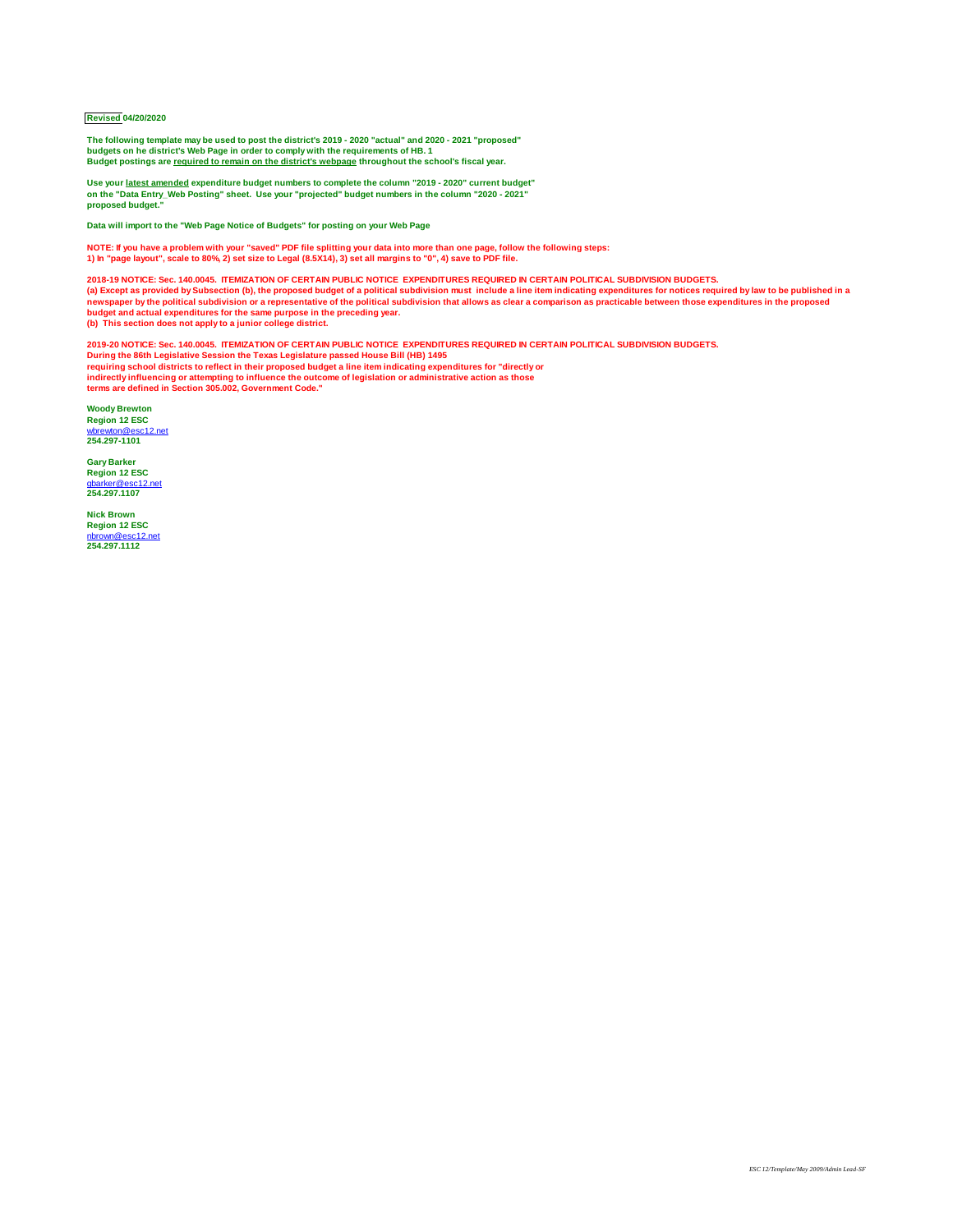|                                    | District: REFUGIO ISD                                                                                                                                                                               |                                               |                 |                                                                                                                |
|------------------------------------|-----------------------------------------------------------------------------------------------------------------------------------------------------------------------------------------------------|-----------------------------------------------|-----------------|----------------------------------------------------------------------------------------------------------------|
| <b>CD#:</b>                        | 196-903<br>8/20/2020                                                                                                                                                                                | <b>Enter County District Number with dash</b> |                 |                                                                                                                |
| Date:                              |                                                                                                                                                                                                     |                                               |                 |                                                                                                                |
|                                    | A school district must post the budget summary                                                                                                                                                      | -Data Input---                                |                 |                                                                                                                |
|                                    | on the school's Internet Web site when it posts the<br>2019-20<br>2020-21                                                                                                                           |                                               |                 | What functions should be included in the budget summary report for the per student                             |
|                                    | "Notice of Public Hearing" on the budget in                                                                                                                                                         | <b>Current</b>                                | <b>Proposed</b> | and aggregate spending on the defined areas? Will the per student be based on                                  |
|                                    | the newspaper.                                                                                                                                                                                      | <b>Budget</b>                                 | <b>Budget</b>   | student enrollment or ADA?                                                                                     |
| 633.414<br><b>Enrollment Count</b> |                                                                                                                                                                                                     |                                               | 633.414         |                                                                                                                |
| <b>Function</b>                    | <b>Expenditures</b>                                                                                                                                                                                 |                                               |                 | The summary of the budget should be presented in the following function areas.                                 |
| 11                                 | Instruction                                                                                                                                                                                         | \$4,903,114                                   | \$4,505,060     | (A) Instruction - functions 11, 12, 13, 95                                                                     |
| 12                                 | <b>Instructional Resources &amp; Media Services</b>                                                                                                                                                 | \$114,180                                     | \$119,805       | (B) Instructional Support - functions 21, 23, 31, 32, 33, 36                                                   |
| 13                                 | <b>Curriculum &amp; Instructional Staff Development</b>                                                                                                                                             | \$26,005                                      | \$28,500        | (C) Central Administration - function 41                                                                       |
| 21                                 | <b>Instructional Leadership</b>                                                                                                                                                                     | \$3,370                                       | \$0             | (D) District Operations - functions 51, 52, 53, 34, 35                                                         |
| 23                                 | <b>School Leadership</b>                                                                                                                                                                            | \$384,765                                     | \$545,156       | (E) Debt Service - function 71                                                                                 |
| 31                                 | <b>Guidance, Counseling &amp; Evaluation Services</b>                                                                                                                                               | \$131,183                                     | \$186,620       | (F) Other - functions 61, 81, 91, 92, 93, 97, 99                                                               |
| 32                                 | <b>Social Work Services</b>                                                                                                                                                                         | \$0                                           | \$0             |                                                                                                                |
| 33                                 | <b>Health Services</b>                                                                                                                                                                              | \$93,755                                      | \$101.843       | The per student will be based on student enrollment.                                                           |
| 34                                 | <b>Student (Pupil) Transportation</b>                                                                                                                                                               | \$261,048                                     | \$190,235       |                                                                                                                |
| 35                                 | <b>Food Services</b>                                                                                                                                                                                | \$392,953                                     | \$368,626       | There have been questions as to how you report your previous year's budget and your proposed budget.           |
| 36                                 | <b>Cocurricular/Extracurricular Activities</b>                                                                                                                                                      | \$568,883                                     | \$570.930       | We would interpret this to mean all funds that comprise the budget (not just those officially reviewed by      |
| 41                                 | <b>General Administration</b>                                                                                                                                                                       | \$505.953                                     | \$543,132       | the board); but, the statute is not definitive in regards to this question.                                    |
| $*41$                              | <b>Statutorily Required Public Notice-Required Posting</b>                                                                                                                                          | \$1,000                                       | \$1,500         |                                                                                                                |
| **41                               | <b>Statutorily Required Public Notice-Lobbying</b>                                                                                                                                                  | \$229                                         | \$446           |                                                                                                                |
| 51                                 | <b>Plant Maintenance &amp; Operation</b>                                                                                                                                                            | \$1,182,896                                   | \$1,274,340     | The most accurate approach would be to include all funds, but if you show only 199, 240, and 599 in your       |
| 52                                 | <b>Security and Monitoring Services</b>                                                                                                                                                             | \$96,948                                      | \$93,047        | proposed budget, use only those funds for the previous year's budget. Consistency in how you report your       |
| 53                                 | <b>Data Processing Services</b>                                                                                                                                                                     | \$90,913                                      | \$78,843        | budget comparison is an important consideration.                                                               |
| 61                                 | <b>Community Services</b>                                                                                                                                                                           | \$0                                           | \$0             |                                                                                                                |
| 71                                 | Debt Service - Principal on long-term debt                                                                                                                                                          | \$240,000                                     | \$485,000       | * New Expenditure Code (Function Code 41) for all statutorily required public notices                          |
|                                    | Debt Service - Interest on long-term debt                                                                                                                                                           | \$2,377                                       | \$692.951       | During the 85th Legislative Session the Texas Legislature passed Senate Bill (SB) 622, SB 622                  |
|                                    | Debt Service - Bond Issuance Cost and Fees                                                                                                                                                          | \$200                                         | \$800           | requiring school districts to reflect in their proposed budget a line item specifically for                    |
| 81                                 | <b>Facilities Acquisition and Construction</b>                                                                                                                                                      | \$0                                           | \$0             | expenditures to publish all statutorily required public notices in the newspaper by the school                 |
| 91                                 | <b>Contracted Instructional Services Between Schools</b>                                                                                                                                            | \$0                                           | \$0             | district or their representatives. The line item must provide a clear comparison of the budgeted               |
| 92                                 | Incremental Costs Associated With Chapter 41                                                                                                                                                        | \$0                                           | \$0             | expenditures and the actual expenditures for the same purpose in the prior year, as required                   |
| 93                                 | <b>Payments to Fiscal Agent/Member District</b>                                                                                                                                                     | \$147,176                                     | \$187,424       | under Texas Local Government Code §140.0045.                                                                   |
| 94                                 | <b>Payments to Other Schools</b>                                                                                                                                                                    | \$0                                           | \$0             |                                                                                                                |
| 95                                 | Payments to Juvenile Justice Alternative Ed. Prg.                                                                                                                                                   | \$0                                           | \$0             | ** New Expenditure Code (Function Code 41): Expenditures for "directly" or "indirectly"                        |
| 96                                 | <b>Payments to Charter Schools</b>                                                                                                                                                                  | \$0                                           | \$0             | influencing or attempting to influence outcomes of Legislation or Administrative Action                        |
| 97                                 | <b>Payments to TIF</b>                                                                                                                                                                              | \$0                                           | \$0             | During the 86th Legislative Session the Texas Legislature passed House Bill (HB) 1495                          |
| 99                                 | \$110,000<br>\$122,000<br>requiring school districts to reflect in their proposed budget a line item indicating expenditures for "directly or<br>Inter-governmental Charges not in Other Data Codes |                                               |                 |                                                                                                                |
|                                    |                                                                                                                                                                                                     |                                               |                 | indirectly influencing or attempting to influence the outcome of legislation or administrative action as those |
|                                    |                                                                                                                                                                                                     |                                               |                 | terms are defined in Section 305.002, Government Code."                                                        |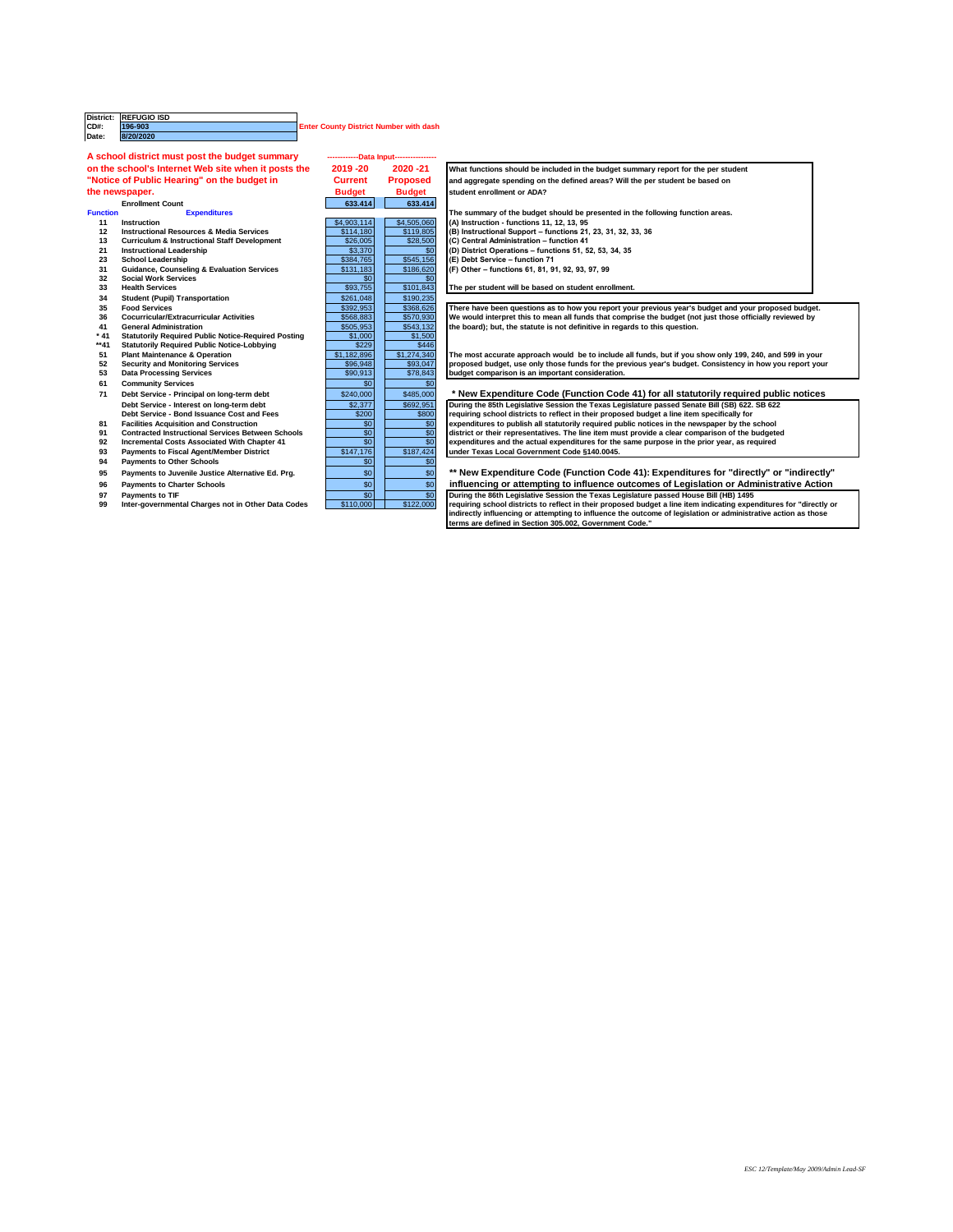|                          | 2019 - 2020 Actual Budget                                 |                     |                     |                          | 2020 - 2021 "Proposed" Budget                             |                     |                     |
|--------------------------|-----------------------------------------------------------|---------------------|---------------------|--------------------------|-----------------------------------------------------------|---------------------|---------------------|
|                          |                                                           | <b>Aggregrate</b>   | <b>Per Pupil</b>    |                          |                                                           | Aggregrate          | <b>Per Pupil</b>    |
|                          |                                                           | <b>Expenditures</b> | <b>Expenditures</b> |                          |                                                           | <b>Expenditures</b> | <b>Expenditures</b> |
| <b>Instruction</b><br>11 | <b>Instruction</b>                                        | \$4,903,114         | \$7,741             | <b>Instruction</b><br>11 | <b>Instruction</b>                                        | \$4,505,060         | \$7,112             |
|                          | <b>Instructional</b>                                      |                     |                     |                          | <b>Instructional</b>                                      |                     |                     |
|                          | Resources, Media                                          |                     |                     |                          | Resources, Media                                          |                     |                     |
| 12                       | <b>Services</b>                                           | \$114,180           | \$180               | 12                       | <b>Services</b>                                           | \$119,805           | \$189               |
|                          | <b>Curriculum</b>                                         |                     |                     |                          | <b>Curriculum</b>                                         |                     |                     |
|                          | <b>Development &amp; Staff</b>                            |                     |                     |                          | <b>Development &amp; Staff</b>                            |                     |                     |
| 13                       | <b>Development</b>                                        | \$26,005            | \$41                | 13                       | <b>Development</b>                                        | \$28,500            | \$45                |
|                          | <b>Payment to Juvenile</b><br><b>Justice AEP</b>          |                     |                     |                          | <b>Payment to Juvenile</b><br><b>Justice AEP</b>          |                     |                     |
| 95                       | <b>Total:</b>                                             | \$0                 | \$0                 | 95                       | Total:                                                    | \$0                 | \$0<br>\$7,346      |
|                          |                                                           | \$5,043,299         | \$7,962             |                          |                                                           | \$4,653,365         |                     |
| <b>Instructional</b>     |                                                           |                     |                     | <b>Instructional</b>     |                                                           |                     |                     |
| <b>Support</b>           |                                                           |                     |                     | Support                  |                                                           |                     |                     |
|                          | <b>Instructional</b>                                      |                     |                     |                          | Instructional                                             |                     |                     |
| 21                       | Leadership                                                | \$3,370             | \$5                 | 21                       | Leadership                                                | \$0                 | \$0                 |
| 23                       | <b>School Leadership</b>                                  | \$384,765           | \$607               | 23                       | <b>School Leadership</b>                                  | \$545,156           | \$861               |
|                          | Guidance &                                                |                     |                     |                          | Guidance &                                                |                     |                     |
|                          | <b>Counseling,</b>                                        | \$131.183           |                     |                          | Counseling,<br><b>Evaluation</b>                          | \$186.620           |                     |
| 31                       | <b>Evaluation</b>                                         |                     | \$207               | 31                       |                                                           |                     | \$295               |
| 32                       | <b>Social Work Services</b>                               | \$0                 | \$0                 | 32                       | <b>Social Work Services</b>                               | \$0                 | \$0                 |
| 33                       | <b>Health Services</b>                                    | \$93.755            | \$148               | 33                       | <b>Health Services</b>                                    | \$101,843           | \$161               |
|                          | <b>Co-curricular/ Extra-</b>                              |                     |                     |                          | Co-curricular/ Extra-                                     |                     |                     |
| 36                       | curricular Activities                                     | \$568,883           | \$898               | 36                       | curricular Activities                                     | \$570,930           | \$901               |
|                          | <b>Total</b>                                              | \$1,181,956         | \$1,866             |                          | Total                                                     | \$1,404,549         | \$2,217             |
|                          |                                                           |                     |                     |                          |                                                           |                     | \$0                 |
|                          |                                                           |                     |                     |                          |                                                           |                     |                     |
| <b>Central</b>           |                                                           |                     |                     | <b>Central</b>           |                                                           |                     |                     |
| <b>Administration</b>    | General                                                   |                     |                     | <b>Administration</b>    | General                                                   |                     | \$0                 |
| 41                       | <b>Administration</b>                                     | \$505,953           | \$799               | 41                       | <b>Administration</b>                                     | \$543,132           | \$857               |
|                          | <mark>Experiantures to</mark>                             |                     |                     |                          | Expenantures to                                           |                     |                     |
|                          | publish all statutorily                                   |                     |                     |                          | publish all statutorily                                   |                     |                     |
|                          | required public                                           |                     |                     |                          | required public                                           |                     |                     |
| 41                       | notices in the                                            |                     |                     | 41                       | notices in the                                            |                     |                     |
| <b>Publish</b>           | newspaper by the                                          |                     |                     | <b>Publish</b>           | newspaper by the                                          |                     |                     |
| <b>Required</b>          | school district or their                                  |                     |                     | Required                 | school district or their                                  |                     |                     |
| <b>Notices</b>           | representatives.                                          | \$1,000             | \$2                 | <b>Notices</b>           | representatives.                                          | \$1,500             | \$2                 |
|                          | <b>Expenditures for</b>                                   |                     |                     |                          |                                                           |                     |                     |
|                          | 'directly or indirectly                                   |                     |                     |                          | <b>Expenditures for</b>                                   |                     |                     |
|                          | influencing or                                            |                     |                     |                          | "directly or indirectly                                   |                     |                     |
|                          | attempy to influence                                      |                     |                     |                          | influencing or attempy                                    |                     |                     |
|                          | the outcome of                                            |                     |                     |                          | to influence the                                          |                     |                     |
|                          | legislation or<br>administrative action                   |                     |                     |                          | outcome of legislation<br>or administrative               |                     |                     |
|                          | as those terms are                                        |                     |                     |                          | action as those terms                                     |                     |                     |
|                          | defined in Section                                        |                     |                     |                          | are defined in Section                                    |                     |                     |
| 41                       | 305.002, Government                                       |                     |                     | 41                       | 305.002, Government                                       |                     |                     |
| <b>Lobbying</b>          | Code."                                                    | \$229               | \$0                 | Lobbying                 | Code."                                                    | \$446               | \$1                 |
|                          | <b>Total:</b>                                             | \$507,182           | \$801               |                          | Total:                                                    | \$545,078           | \$861               |
| <b>District</b>          |                                                           |                     |                     | <b>District</b>          |                                                           |                     |                     |
| <b>Operations</b>        |                                                           |                     |                     | <b>Operations</b>        |                                                           |                     |                     |
|                          | <b>Plant Maintenance &amp;</b>                            |                     |                     |                          | <b>Plant Maintenance &amp;</b>                            |                     |                     |
| 51                       | <b>Operations</b>                                         | \$1,182,896         | \$1,867             | 51                       | <b>Operations</b>                                         | \$1,274,340         | \$2,012             |
|                          | <b>Security and</b>                                       |                     |                     |                          | <b>Security and</b>                                       |                     |                     |
| 52                       | <b>Monitoring</b><br><b>Data Processing</b>               | \$96.948            | \$153               | 52<br>53                 | <b>Monitoring</b><br><b>Data Processing</b>               | \$93,047            | \$147<br>\$124      |
| 53                       | <b>Student</b>                                            | \$90,913            | \$144               |                          | <b>Student</b>                                            | \$78,843            |                     |
| 34                       | <b>Transportation</b>                                     | \$261,048           | \$412               | 34                       | <b>Transportation</b>                                     | \$190,235           | \$300               |
| 35                       | <b>Food Services</b>                                      | \$392,953           | \$620               | 35                       | <b>Food Services</b>                                      | \$368,626           | \$582               |
|                          | Total:                                                    | \$2,024,758         | \$3,197             |                          | Total:                                                    | \$2,005,091         | \$3,166             |
|                          |                                                           |                     |                     |                          |                                                           |                     |                     |
| <b>Debt Service</b>      |                                                           |                     |                     | <b>Debt Service</b>      |                                                           |                     |                     |
| 71                       | <b>Debt Service</b>                                       | \$242,577           | \$383               | 71                       | <b>Debt Service</b>                                       | \$1,178,751         | \$1,861             |
|                          |                                                           |                     |                     |                          |                                                           |                     |                     |
| <b>Other</b>             |                                                           |                     |                     | Other                    |                                                           |                     |                     |
| 61                       | <b>Community Service</b><br><b>Facilities Acquisition</b> | \$0                 | \$0                 | 61                       | <b>Community Service</b><br><b>Facilities Acquisition</b> | \$0                 | \$0                 |
| 81                       | and Construction                                          | \$0                 | \$0                 | 81                       | and Construction                                          | \$0                 | \$0                 |
|                          |                                                           |                     |                     |                          |                                                           |                     |                     |

## **Budget Summary Report for REFUGIO ISD**